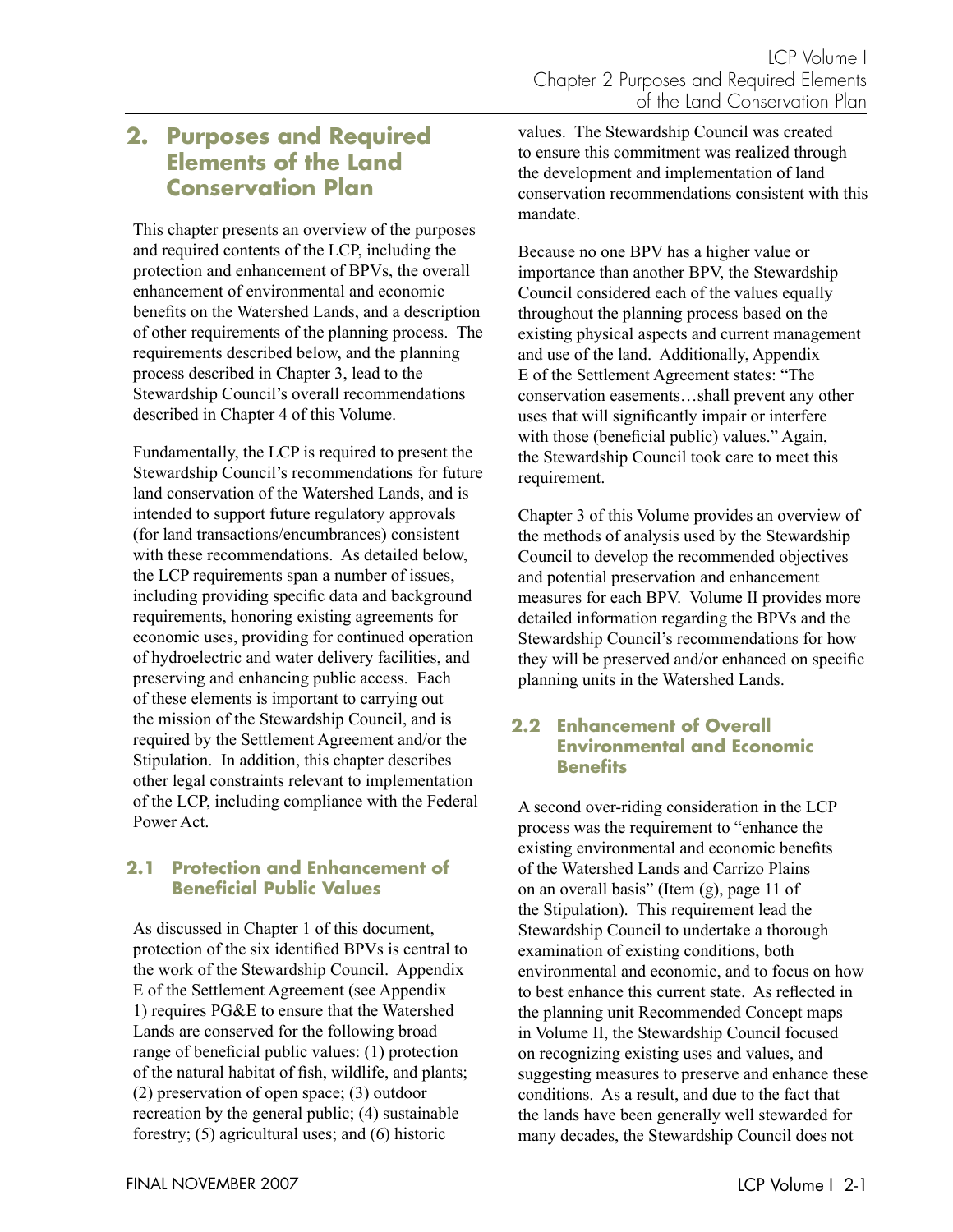suggest dramatic changes in land use or resource management.

The recommendations of the Stewardship Council are also based on the understanding that certain economic benefits can be gained by enhancing the environmental values of a place. The maintenance and conservation of environmental resources (e.g., watershed protection), timber production, raising and selling livestock, the enhancement of recreation and tourism, the protection of cultural and historical sites and objects, and the protection of open space all have the potential to yield economic benefits. The preservation and enhancement of these types of benefits via recommendations in the LCP have the potential to yield positive long-term results, both from an environmental and economic perspective.

# **2.3 Specific Requirements of the Stipulation**

The Stipulation requires that the LCP address a number of specific elements as described in Section 12(a), Items 1-10 (see Appendix 2). Each of these elements provides information on the Watershed Lands or helps to shape recommendations in the LCP. Table 1-1 in Chapter 1 shows where Stipulation requirements have been and/or will be addressed in the LCP Volumes, and gives the exact description of each using language taken directly from the Stipulation. An overview of the required Section 12(a) elements is provided below.

### **2.3.1 Acreages and Existing Economic Uses**

Item 1 requires that the LCP state reasonably exact estimates of acreage, by parcel and existing economic uses (including all related agreements). Appendix 5 contains a table listing the reasonably exact acreages of each legal parcel, including subtotals by planning unit and watershed. A table and brief description of the existing economic uses of the lands, in the form of leases, is provided in Chapter 4, with more detail provided in Appendix 6. The disposition packages in Volume III will more fully identify existing economic uses

(including all related agreements) for each parcel or cluster of parcels.

#### **2.3.2 Objectives to Protect and/or Enhance Beneficial Public Values (BPVs)**

Item 2 requires that the LCP state the objectives to preserve and/or enhance the BPVs of each individual parcel. Chapter 3 of this volume describes the planning process used to analyze the opportunities to preserve and/or enhance the BPVs of the Watershed Lands. Volume II of the LCP fully satisfies this requirement by identifying the objectives to preserve and/or enhance the BPVs in each planning unit.

# **2.3.3 Land Donation and Conservation Strategies**

Item 3 requires the LCP to address "recommendations for grant of a conservation easement or fee simple donation…" This relates to the Land Conservation Commitment requirement for the Watershed Lands to: (1) become subject to permanent conservation easements; and/or (2) be donated in fee simple to one or more public entities or qualified conservation organizations, whose ownership will ensure the protection of their BPVs (Settlement Agreement; see Appendix A).

The Stipulation generally requires that any transfer of fee title pursuant to the Land Conservation Commitment must include a conservation easement to preserve and/or enhance the BPVs. However, there are two exceptions to this general requirement. A conservation easement is not required if either: (1) the Land Conservation Plan adopted by the Stewardship Council includes a determination that the particular parcel does not have significant public value; or (2) the chosen donee of fee title informs the Stewardship Council's Board that applicable law or policy precludes its accepting a conservation easement, and the Board receives satisfactory assurance in another form that the parcel will be managed consistent with the purpose of the Land Conservation Commitment.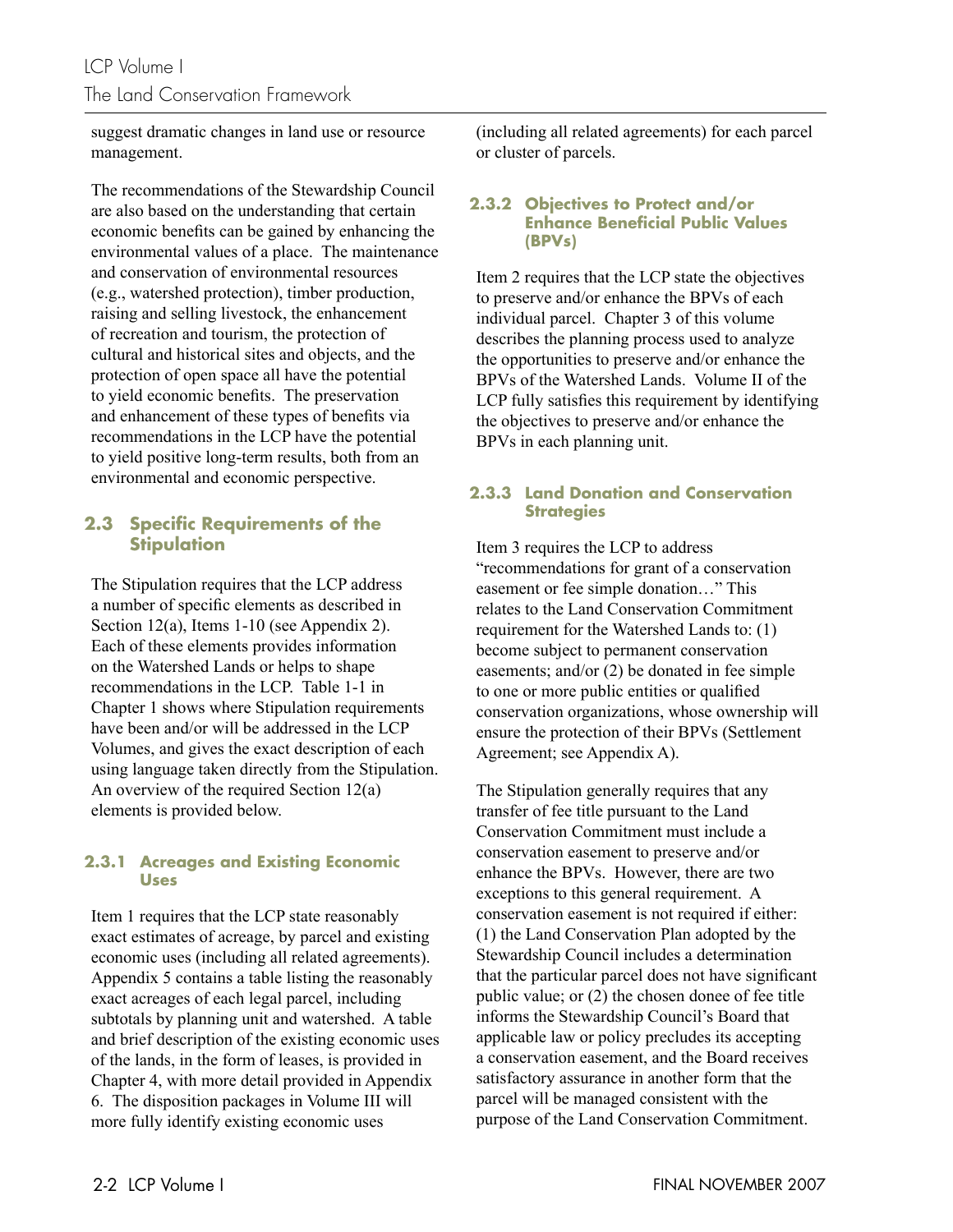#### **Conservation Easement**

A conservation easement is an interest in real property that is voluntarily created, freely transferable, and perpetual in duration. State law defines a conservation easement as:

> *[A]ny limitation in a deed, will, or other instrument in the form of an easement, restriction, covenant or condition, which is or has been executed by or on behalf of the owner of the land subject to the easement and is binding upon successive owners of such land, and the purpose of which is to retain land predominantly in its natural, scenic, historical, agricultural, forested, or open-space condition. (Cal. Civ. Code § 815.1).*

Under the Settlement Agreement and Stipulation, conservation easements must be donated to and managed by one or more non-profit conservation trustees, qualified conservation organizations, or public agencies with the experience and expertise to fully and strictly implement the conservation easements (See Appendix 1, Settlement Agreement Appendix E).

#### **Fee Title Retention or Transfer**

A recommendation of fee simple donation<sup>1</sup> requires that a donee be identified, and that the donee be qualified, such that they have the funding and other capacity to preserve and enhance the lands.

The planning unit maps in Volume II illustrate the location of anticipated lands where PG&E will retain title and lands that will be available for donation to qualified donees (see Appendix 5 of Volume I for a list of specific parcels). Volume III will further refine parcel-specific details regarding disposition of lands.

The Settlement Agreement states that PG&E will not be expected to make fee simple donations of lands with hydroelectric project features, and that conservation easements and BPV enhancements may not interfere with hydroelectric operations. In addition, there are numerous areas critical to the daily operation and maintenance of these facilities. In general, PG&E is expected to retain fee title to

those lands within the boundaries of hydroelectric projects licensed by the FERC, as well as other properties required for continuing and future utility operations. In all cases, however, these lands will be conserved via a conservation easement or other equivalent legal document to ensure their preservation and/or enhancement.

### **2.3.4 Donee Capacity and Financial Commitments**

Item 4 requires the LCP to make a finding that the intended donee has the funding and other capacity to maintain the property so as to preserve and/or enhance the BPVs. Chapter 4 includes detailed information on key considerations that the Stewardship Council will evaluate to determine the funding and other capacity of each potential donee. While the Stewardship Council will further address specific conservation easement issues and land donations as part of the Volume III disposition packages, the legal requirements for potential conservation easement holders are described below.

### **Legal Requirements**

State law limits the types of entities or organizations that may acquire and hold conservation easements to only the following:

- A tax-exempt nonprofit organization qualified under Section 501(c)(3) of the Internal Revenue Code and qualified to do business in California, which has as its primary purpose the preservation, protection, or enhancement of land in its natural, scenic, historical, agricultural, forested, or openspace condition or use;
- The State or any State or local government entity, including any city, county, or district, provided that the government entity is otherwise authorized to acquire and hold title to real property; or
- A Federally recognized California Native American tribe or a non-Federally recognized California Native American tribe that is on the contact list maintained by the Native American Heritage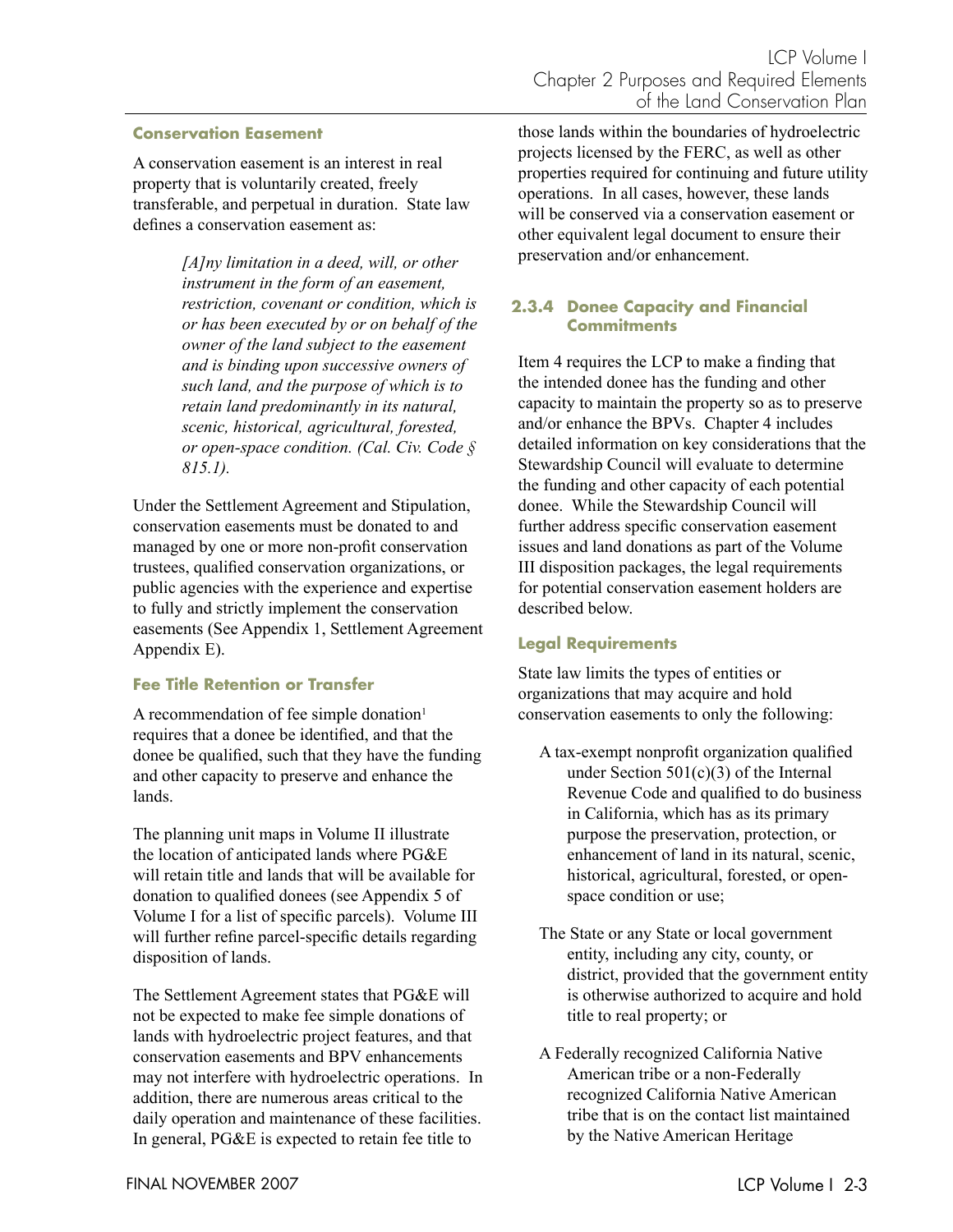Commission to protect a California Native American prehistoric, archaeological, cultural, spiritual, or ceremonial place, if the conservation easement is voluntarily conveyed.

# **2.3.5 Property Tax Neutrality**

Item 5 requires assurances and commitments by an appropriate entity that the land dispositions will be "tax neutral" for that county. The Settlement Agreement and Stipulation require that the Stewardship Council prepare an analysis of tax and other economic and physical impacts of the dispositions, along with a commitment to provide property tax revenue, other equivalent revenue source, or a lump sum payment, so that the resulting dispositions will be property tax neutral for each affected county. Chapter 4 provides an initial review of property tax neutrality and potential ways to resolve this concern. The Stewardship Council, working closely with the counties, will address specific remedies to meet the tax neutrality requirements for each parcel or parcel cluster in Volume III.

### **2.3.6 Disclosure of Known Hazardous Wastes**

Item 6 requires that the LCP provide "disclosure of all known hazardous waste or substance contamination or other such environmental liabilities associated with each parcel." The Stipulation also states in Section 12(f) that "PG&E will hold the donee harmless for hazardous waste or substance liability, provided that PG&E may decline to agree to such disposition unless the Commission first authorizes PG&E to recover the costs of such liability and any associated mitigation or remediation measures in rates." Chapter 3 provides an initial review of information pertaining to hazardous wastes; Volume III will fully address this requirement at the parcel level.

# **2.3.7 Parcel Splits**

Parcel splits could potentially occur as part of the recommendations provided in the Volume III disposition packages. Item 7 states that the LCP must include an: "…appropriate consideration whether to split any parcel which is partly used or useful for operation of PG&E's and/or a colicensee's hydroelectric facilities, where the BPVs of the unused part may be enhanced by such a split, provided that it is consistent with Section 12(b) (4) of the Stipulation and that, in the event that governmental approval of a parcel split imposes conditions or restrictions on other PG&E property, the decision to accept or reject such conditions will be at PG&E's sole discretion." As such, the potential for parcel splits would promote the continued use of a portion of a parcel for hydropower operations while protecting and enhancing BPVs on the remaining portion of the parcel. The issue of parcel splits will be addressed, in accordance with this requirement, in Volume III of the LCP.

In the case of a parcel split recommended by the Stewardship Council, PG&E will be reimbursed for all costs associated with obtaining approval for the parcel split, including the cost of any condition imposed by a government authority, provided that the Board will have the right to reject the proposal to split the parcel in lieu of paying the cost of any conditions and to propose an alternative (Stipulation Item 13(a)).

# **2.3.8 Physical Enhancement of BPVs**

Item 8 requires the development of measures for physical enhancement of BPVs. These measures, illustrated for each planning unit in Volume II, represent a set of potential measures to meet specified conservation objectives and preserve and enhance the BPVs for the Watershed Lands. Selected enhancements will be more closely defined and recommended in the Volume III disposition packages, in consultation with PG&E, FERC, stakeholders, agencies, and future land owners and managers. Examples of these measures include such physical improvements as extending trails for recreation facilities, adding access areas, or improving fencing to better manage livestock distribution.

Although the Stewardship Council recommends numerous potential measures in Volume II, these recommendations are generally conceptual and/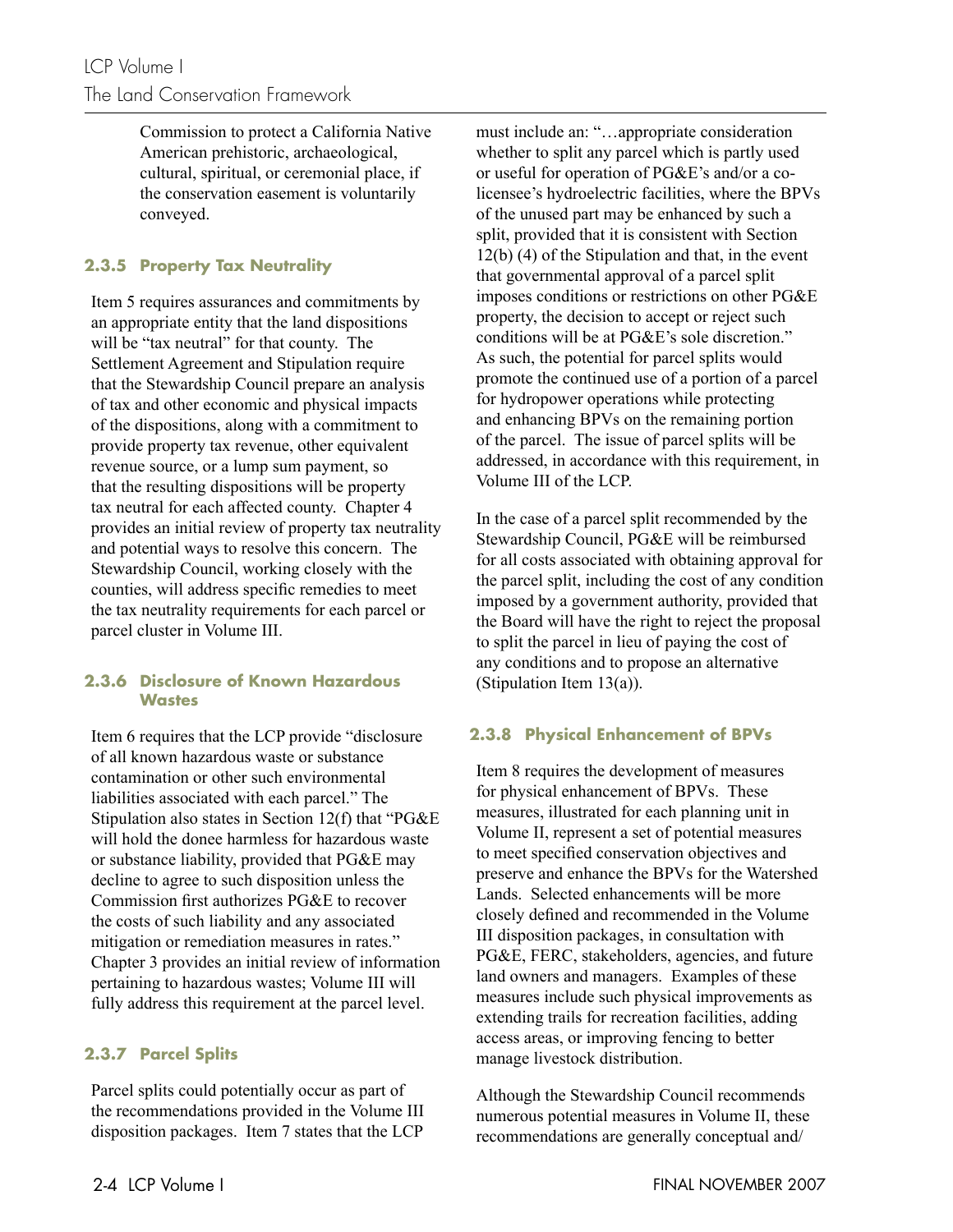or foundational in nature and are not intended to be the final determination of actual physical actions. Rather, they are intended to convey the Stewardship Council's recommendations based on input from experts, stakeholders, resource specialists, and members of the public that participated in the planning process over the past three years. The insights and perspectives gained during this planning and community input process provide the cornerstone of the recommendations for the physical enhancement measures for the LCP. The Stewardship Council will work with organizations interested in holding land or conservation easements to alter, adapt, or otherwise refine these measures and will describe the final recommended measures to be implemented in the Volume III disposition packages (and related real estate documents).

# **2.3.9 Monitoring**

Monitoring is the ongoing inspection of land protected by a conservation easement to determine compliance with the terms of the easement; it ensures the protection of the land's conservation values over time. Item 9 requires a plan to monitor the economic and physical impacts of disposition and implementation of enhancement measures on the applicable management objectives.

Responsibilities for and methods of monitoring (including frequency and timing) will be established as part of the fee and easement donation process. Chapter 4 of this volume includes programmatic recommendations for the monitoring program, including anticipated components that will be addressed in future monitoring plans. The disposition packages that will comprise Volume III will more fully address the details of the monitoring program for each parcel or parcel cluster.

### **2.3.10 Implementation Schedule for Transactions and Measures**

Chapter 6 (Figures 6-1 and 6-2) depicts the implementation schedule for transactions and measures. This schedule includes an overview of the timing of various dispositions as well as key milestones to implement various LCP requirements as described above. The Stewardship Council is committed to helping facilitate the transfer of lands in an expeditious manner, and will make best efforts to complete all land transactions between 2008 and the end of 2013.

# **2.4 Other Required Considerations**

The Stewardship Council factored other considerations into the planning process for the LCP, including hydroelectric and associated water delivery facilities, as well as existing economic uses. These items are described below.

## **2.4.1 Hydroelectric and Associated Water Delivery Facilities**

The development of the LCP recommendations is subject to several restrictions. First, under Paragraph 17(c) of the Proposed Settlement Agreement, no "enhancement may at any time interfere with PG&E's hydroelectric operations, maintenance or capital improvements." Second, paragraph (1) of Appendix E of the Proposed Settlement Agreement states:

> "Conservation easements on the Watershed Lands will include an express reservation of a right for continued operation and maintenance of hydroelectric facilities and associated water delivery facilities, including project replacements and improvements required to meet existing and future water delivery requirements for power generation and consumptive water use by existing users, compliance with any FERC license, FERC license renewal or other regulatory requirements. In addition, easements will honor existing agreements for economic uses, including consumptive water deliveries."

Lastly, the Stipulation further states that any conservation easement that is created as part of the disposition package will: "expressly reserve the authority of PG&E or other holders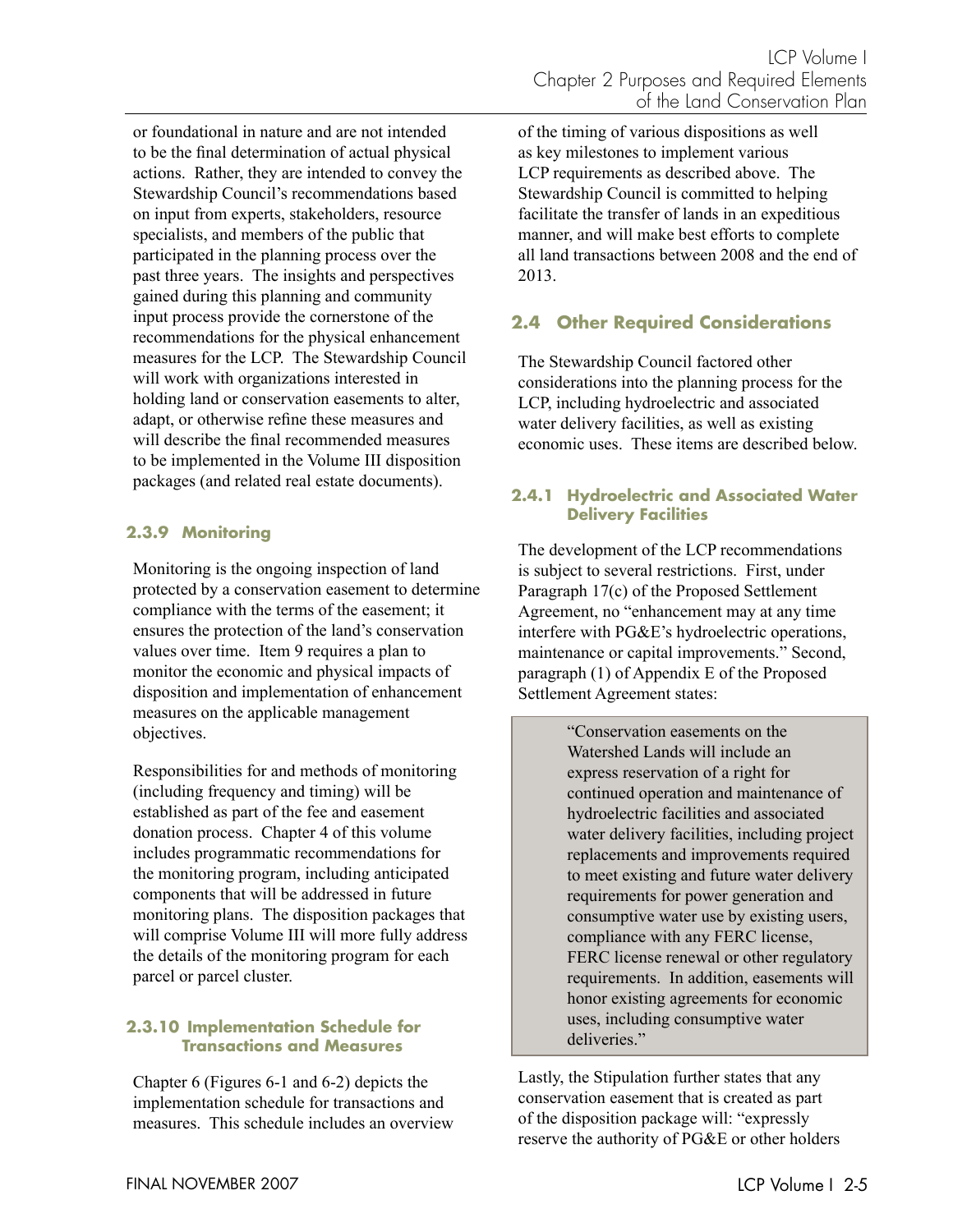of applicable water rights to apply to the applicable regulatory authority to increase or otherwise modify the water storage capacities of existing licensed facilities." Thus, the LCP recommendations must recognize the continued rights of PG&E and others to operate, maintain, and improve existing hydroelectric and associated water storage and delivery facilities.

# **FERC Project Boundaries**

The Federal Power Act provides for regulation of hydroelectric power and gives FERC the responsibility to issue licenses for hydroelectric projects. When issuing a license for a hydroelectric project, FERC requires the licensee to undertake appropriate measures to protect public interest uses of the waterway, including fish, wildlife, and recreation. These requirements, as set forth in the license, constitute the "project purposes." The Federal Power Act also provides FERC with the authority to regulate the use of project lands, not just by the licensee, but also by anyone else. FERC licensees are required to acquire and retain all interests in non-federal lands and other property necessary or appropriate to carry out project purposes, and obtain FERC approval for the conveyance of any such interests in the lands $2$ 

PG&E and the Stewardship Council are working closely with FERC to streamline and standardize, to the extent possible, any review and approval process for Watershed Lands located within the boundary of FERC-licensed hydroelectric projects. Chapter 6 provides more details on anticipated FERC involvement in the disposition of the Watershed Lands.

### **Reservation of Rights for Hydroelectric and Associated Water Delivery Facilities**

The Settlement Agreement and Stipulation directs that all rights for continued operations and improvements of hydroelectric and associated water delivery facilities be reserved by the conservation easements. All hydroelectric and associated water delivery facilities remain subject to ordinary regulations by the appropriate regulatory agencies (i.e., State Water Resources Control Board (SWRCB), FERC) under general law.

## **2.4.2 Agreements for Existing Economic Uses**

Section 12 of the Stipulation states that the LCP will "enhance the existing environmental and economic benefits of the Watershed Lands and Carizzo Plans on an overall basis." The Settlement Agreement provides that conservation easements on the lands will "honor existing agreements for economic uses…" (Section 1, Appendix E). Chapter 4 summarizes 238 existing leases, licenses, or other written agreements with third parties allowing various uses of the Watershed Lands. Appendix 6 provides additional detail on existing economic uses in each county.

The Stewardship Council considered all existing uses during the development of the LCP. Numerous stakeholders, including many leaseholders, participated in the Stewardship Council planning process and the development of the land management concepts. The Stewardship Council considered concerns regarding continuation of historic uses on the Watershed Lands, as well as concerns related to the future economic viability and importance of the leased properties on communities within and adjacent to the Watershed Lands. In May 2006, the Stewardship Council adopted a policy to address existing leases (see Appendix 7). The policy expresses the Stewardship Council's intention to recommend that existing uses continue, while also recognizing the Council's obligation to ensure these uses do not conflict with the BPVs the Council is charged with preserving and enhancing.

### **2.4.3 Preservation or Enhancement of Reasonable Public Access**

Item 12(e)(2) of the Stipulation requires that the conservation easements will "preserve or enhance reasonable public access to Watershed Lands." Further, the Settlement Agreement promises perpetual public access to the lands, with the exception of areas that are restricted for reasons such as safety, security, or resource protection. When developing the planning unit concepts for Volume II, the Stewardship Council assessed potential opportunities to enhance public access. The Stewardship Council will further evaluate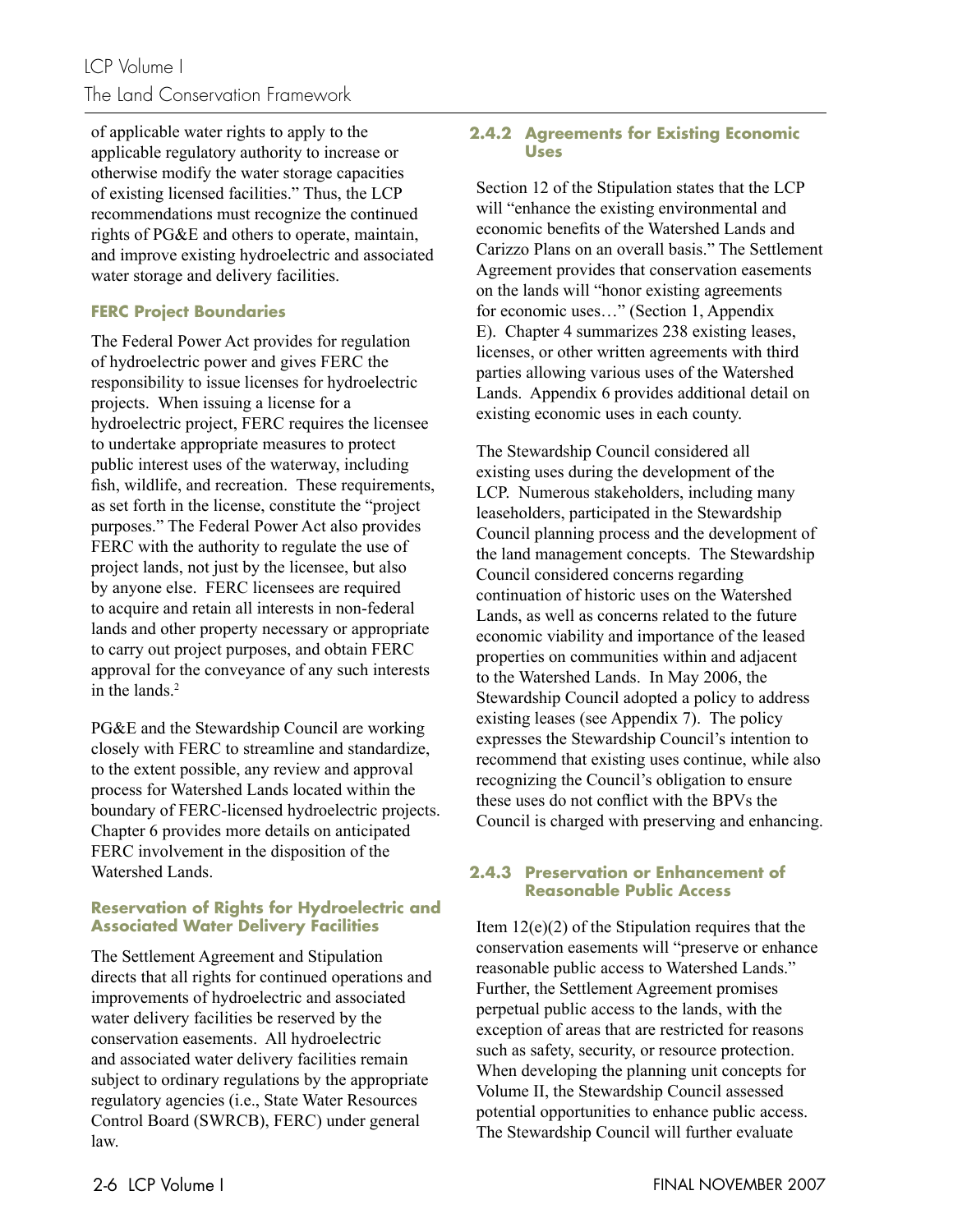these recommendations at the parcel level during the development of Volume III, which will include the drafting of fee transfer and conservation easement documents for each parcel(s).

#### **Endnotes**

<sup>1</sup> The definition of "fee simple" is "an estate in land of which the inheritor has unqualified ownership and power of disposition" (American Heritage Dictionary). <sup>2</sup> FERC defined infrastructure is in some cases located on privately owned, state, or federal lands.